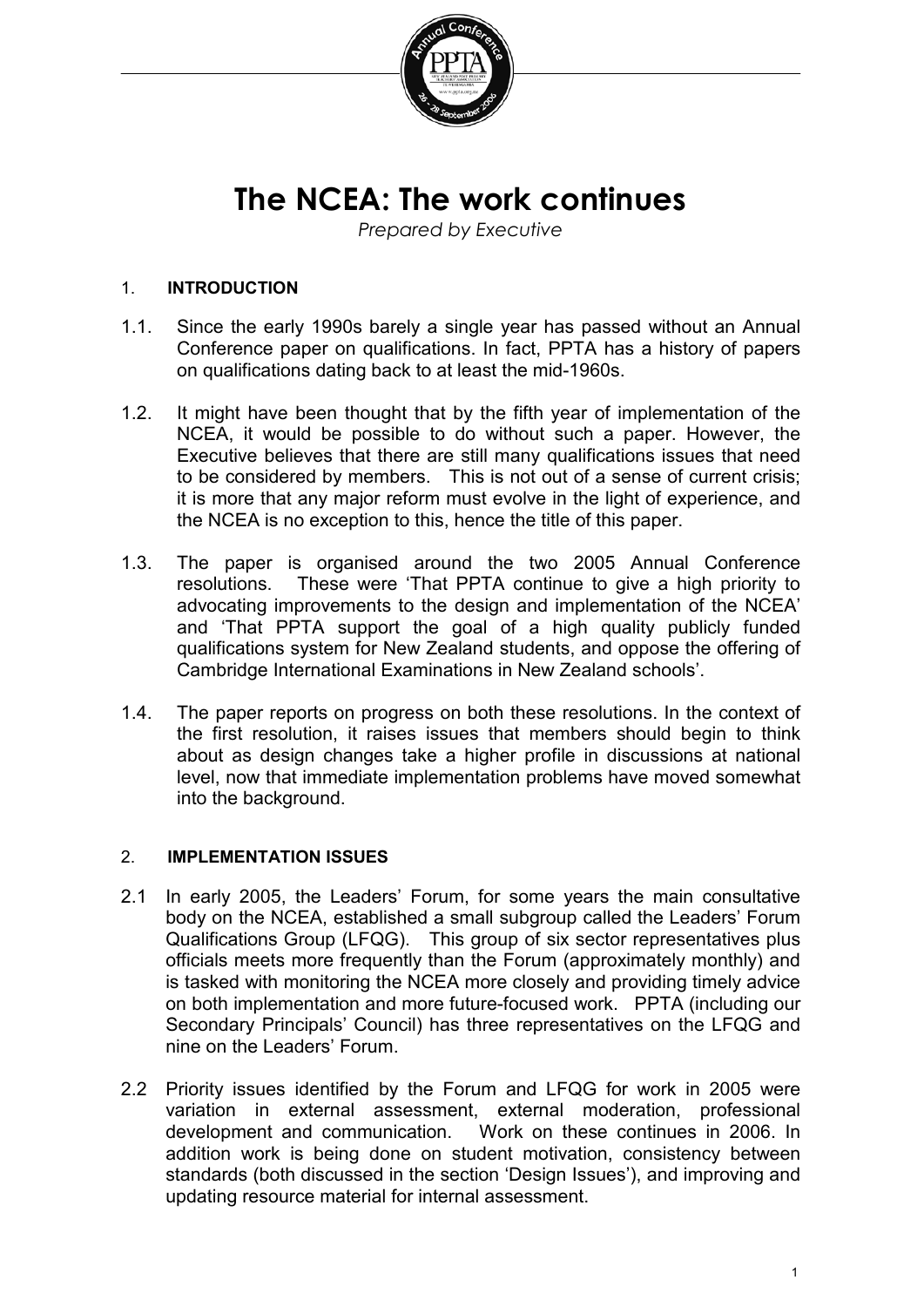

## **2.3 Variation**

- 2.3.1 For Scholarship, two external advisory groups, the Scholarship Technical Advisory Group and the Scholarship Processes Advisory Group were established. The Technical Group provided invaluable advice to NZQA on the re-shaping of Scholarship to avoid year-to-year and subject-to-subject variation, and a similar group is now also providing advice on minimising variation in the NCEA. In 2005 NZQA refined its NCEA marking processes and developed Profiles of Expected Performance, resulting in the 2005 exam round producing more acceptable levels of variation, but there is still progress to be made in this area.
- 2.3.2 Variation can result from a number of factors independent of the exam setting and marking process: changes in the standard, changes in the size or nature of the cohort entered for the standard, for example, and no exam system ever eliminates variation. The goal must be to find an acceptable level of variation that ensures credibility for the qualification.

## **2.4 External Moderation**

- 2.4.1 In 2005 the moderation report form was revised to ensure moderators provided more guidance to teachers about where the problems lay, and to encourage teachers to formally appeal moderations if they were dissatisfied. This new form is now in use in 2006. Teachers have been very unhappy about moderation reports that left them none the wiser about where they went wrong. The low level of appeals, combined with a high level of anecdotes about dissatisfaction with moderators' judgements, has been of concern to NZQA.
- 2.4.2 There is still a need to re-educate some school leaders to recognise that teachers are being asked to send in work that is on the borderlines, not work whose grade level is clear, so that the moderation process becomes an opportunity for professional learning by refining teachers' understanding of those grey areas. Disagreement by the moderator with judgements made by a teacher is not an indicator of problem teachers, but of teachers engaging fully in a professional learning process.

## **2.5 Professional Development**

2.5.1 PPTA expressed the view, based on its own research, that teachers still wanted further professional development for the NCEA, not the 'jumbo days' of the early implementation years, but much more needs-based. The previous Minister authorised two half-days within the financial year July 1 2005 to June 30 2006 for this purpose. An excellent kit was produced for schools to do a 'needs analysis' with teachers. School Support Services staff supported schools with the needs analysis and helped match them to the professional development needed. Money was also allocated to an evaluation of this model of professional development.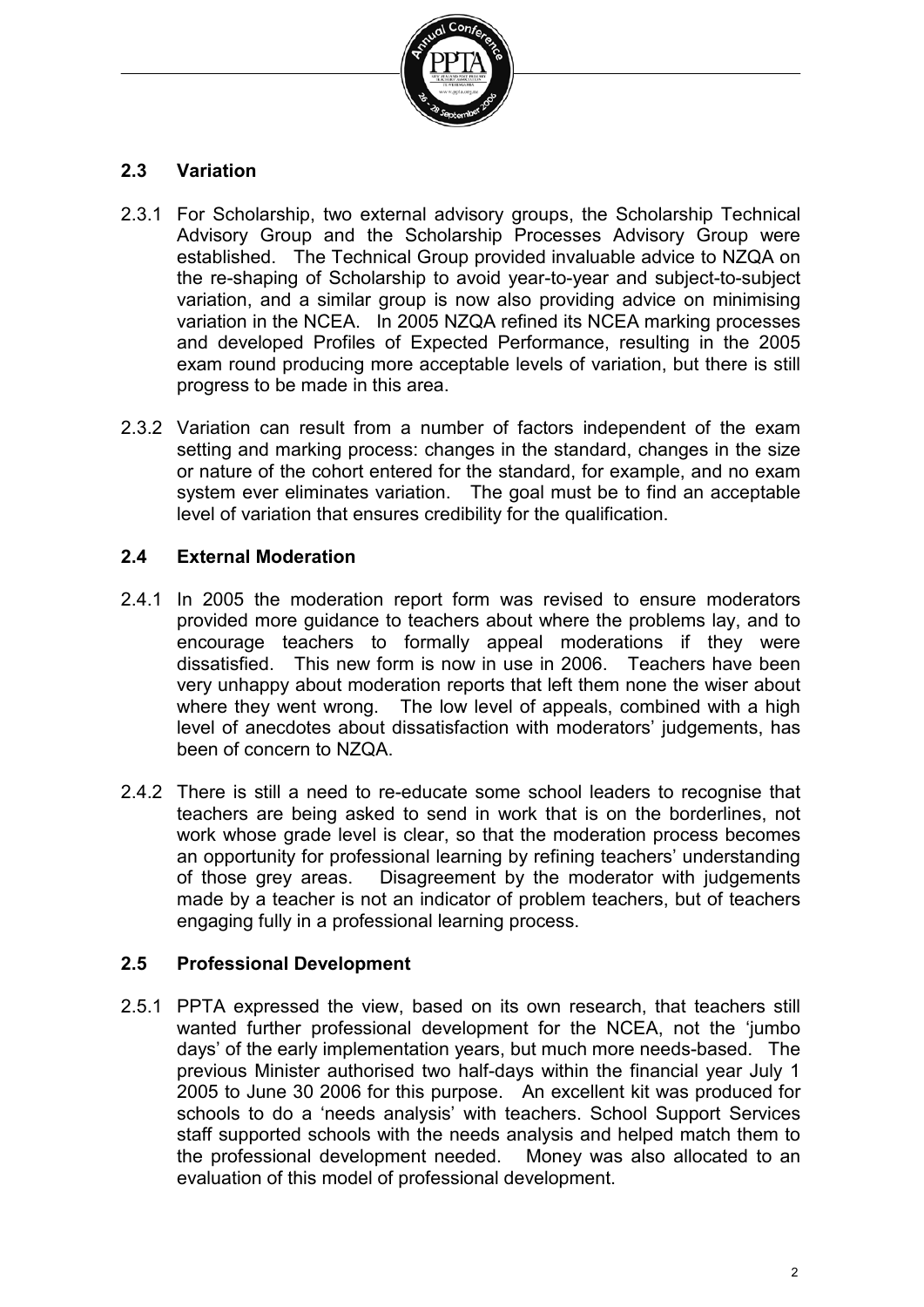

- 2.5.2 PPTA was very unhappy about a number of aspects of this. The amount of money per school was considerably less than we had sought; we had asked for two full days, as in previous years, not two half-days, and we argued that schools should have to complete the needs analysis process and develop a plan before they could pick up the money, because we predicted that some schools would simply impose school-wide professional development on teachers, or worse, use the money for other purposes.
- 2.5.3 The evaluation is yet to be published at the time of writing, but early indications are that all of PPTA's predictions have been borne out. There appear to be many teachers who were completely unaware that this professional development money was made available. There has been no Budget allocation for a similar exercise in the 2006/ 2007 year.
- 2.5.4 However, the Budget did contain an allocation for the first tranche of Senior Subject Advisor positions to begin in 2007, and this will begin to meet the need for 'just in time' professional development for teachers involved in teaching and assessing senior subjects, as well as proving a useful career pathway opportunity for our members. Further, there has been a seven per cent increase in School Support Services funding, the first for some years, which should help make advisory support more available to secondary schools.

#### **2.6 Communication**

2.6.1 NZQA placed a lot of emphasis in 2005 on quality communications about the revised Scholarship, sending material to students and parents, publishing in *Tearaway Magazine*, and through press releases. NZQA has also created two new circulars for teachers: *Assessment Matters* and *Scholarship*. The Forum has repeatedly advised the agencies that communications need to be very specifically targeted to the different audiences.

#### **2.7 Enhancing Resources for Internal Assessment:**

2.7.1 The Ministry of Education has been working with contractors (usually subject associations) to improve the quality and quantity of the online resources that support the internally assessed standards. Gradual, if overdue, improvements to these are being made.

## 3. **DESIGN ISSUES – THE PROBLEMS**

3.1 The 2005 paper was the first to float the question of whether there are changes needed to the design of the NCEA to enable it to meet the eight criteria set in 1997 by the Qualifications Framework Inquiry. In particular, it suggested that there was emerging evidence that the 80 credit certificate at each level was de-motivating for many students, encouraging them to set their goals too low.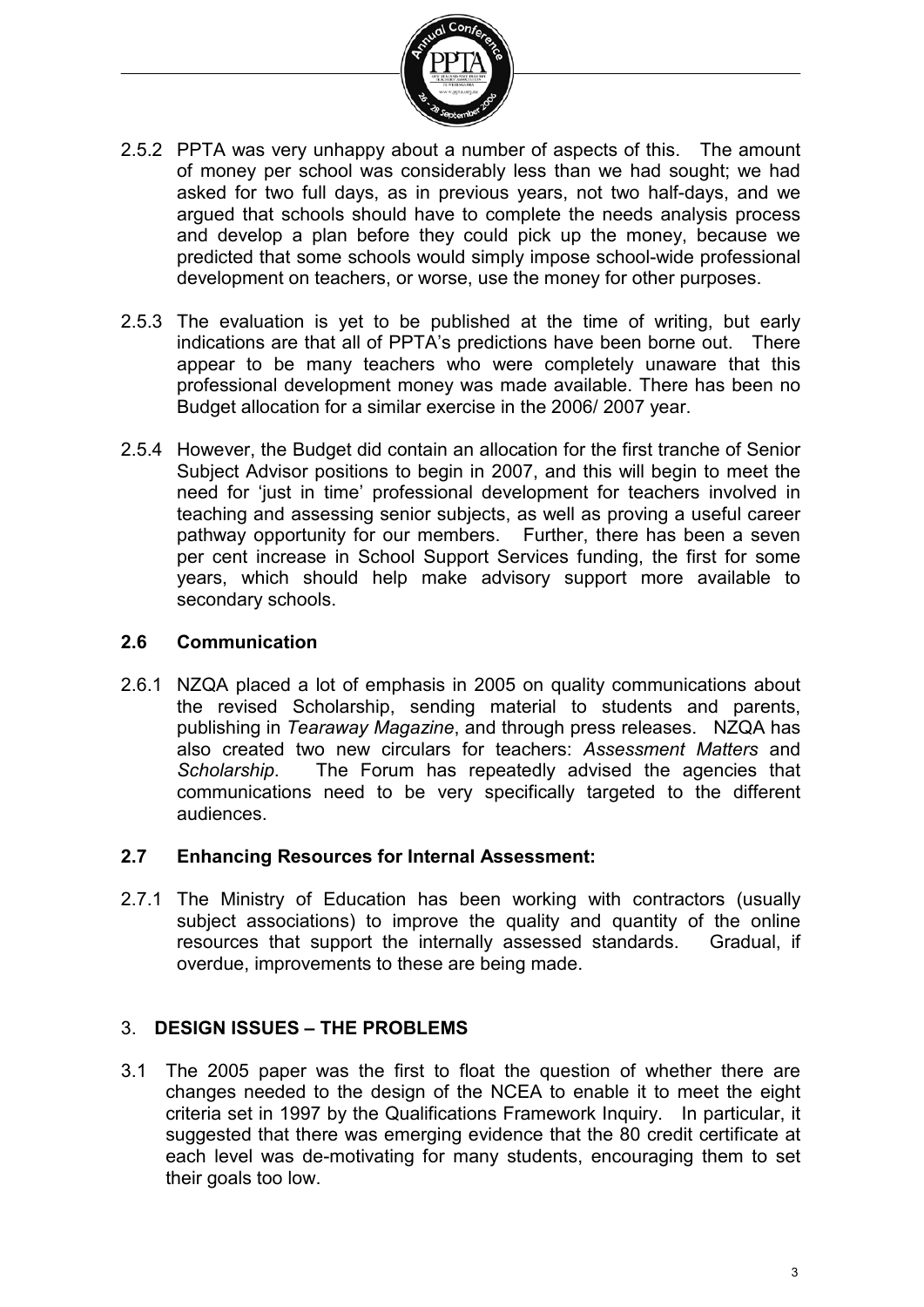

- 3.2 Further, it suggested that consideration should be given to adjusting the relative credit values of standards, introduction of a Merit level in unit standards, and providing a greater range of grade levels in achievement<br>standards. It also suggested that the problem of vear-to-vear It also suggested that the problem of year-to-year inconsistencies between success rates of individual standards might be solved by design changes.
- 3.3 Some of these issues, and others, were signalled before the NCEA began, in the report by Professor Paul Black of the School of Education, King's College, London<sup>[1](#page-3-0)</sup>. Black was commissioned by the Ministry of Education to evaluate the NCEA proposals from policy documents supplied to him. While he described the NCEA as "an ambitious attempt to set up a truly unified national system", he also warned "... it has significant deficiencies which will have to be tackled in time". He warned, for example, that the Ministry of Education had given insufficient thought to issues of reliability. The short time allocated to the assessment of each external standard, the impact on reliability of the small numbers likely to be achieving at the Merit and Excellence grades, and the difficulties for markers in making holistic judgements would all cause problems under implementation. This was to prove all too true.
- 3.4 Black also aired a concern about the implications of dividing up subjects into separate elements if these elements were to be assessed in isolation from each other, and suggested that users of the results might draw conclusions from these results that they were not able, in fact, to indicate. He said that only a holistic task could indicate whether a student had "the power to interrelate, to integrate, to use across contexts" and that this could not be inferred from "an atomised array". This is an issue on which Maths teachers, in particular, have been very vocal, because many of them see their subject as having lost its inter-relationships under the NCEA.
- 3.5 Black criticised the plan to award National Certificates at each level to students on attainment of a set number of credits. He wrote: "Why give a particular cachet to (say) 80 credits which (say) 75 does not deserve, and to which 90 will be seen to add little?" He suggested that while it might set useful targets for students, it might also lead weaker students to fear failure and be discouraged when they did not attain the number. In fact, the evidence appears to be more that middle ability students in particular set their goal as 80 credits, no more, which is also a problem.<sup>[2](#page-3-1)</sup>
- 3.6 Black also feared that each student's particular aggregation of standards to achieve the 80 credits might have little meaning, "except that the person had

<span id="page-3-0"></span> $1$  Black, P. (2000) Report to the Qualifications Development Group, Ministry of Education, New Zealand on the proposals for development of the National Certificate of Educational Achievement, downloaded from <http://www.minedu.govt.nz/index.cfm?layout=document&documentid=5591&data=l>  $\overline{1}$ 

<span id="page-3-1"></span><sup>2</sup> Alison, J. (2005) *Teachers talk about NCEA*, Wellington: NZPPTA; Hipkins, R., Vaughan, K., Beals, F., Ferral, H. & Gardiner, B. (2005), *Shaping our futures: Meeting secondary students' learning needs in a time of evolving qualifications: Final report of the Learning Curves project,* Wellington: New Zealand Council for Educational Research.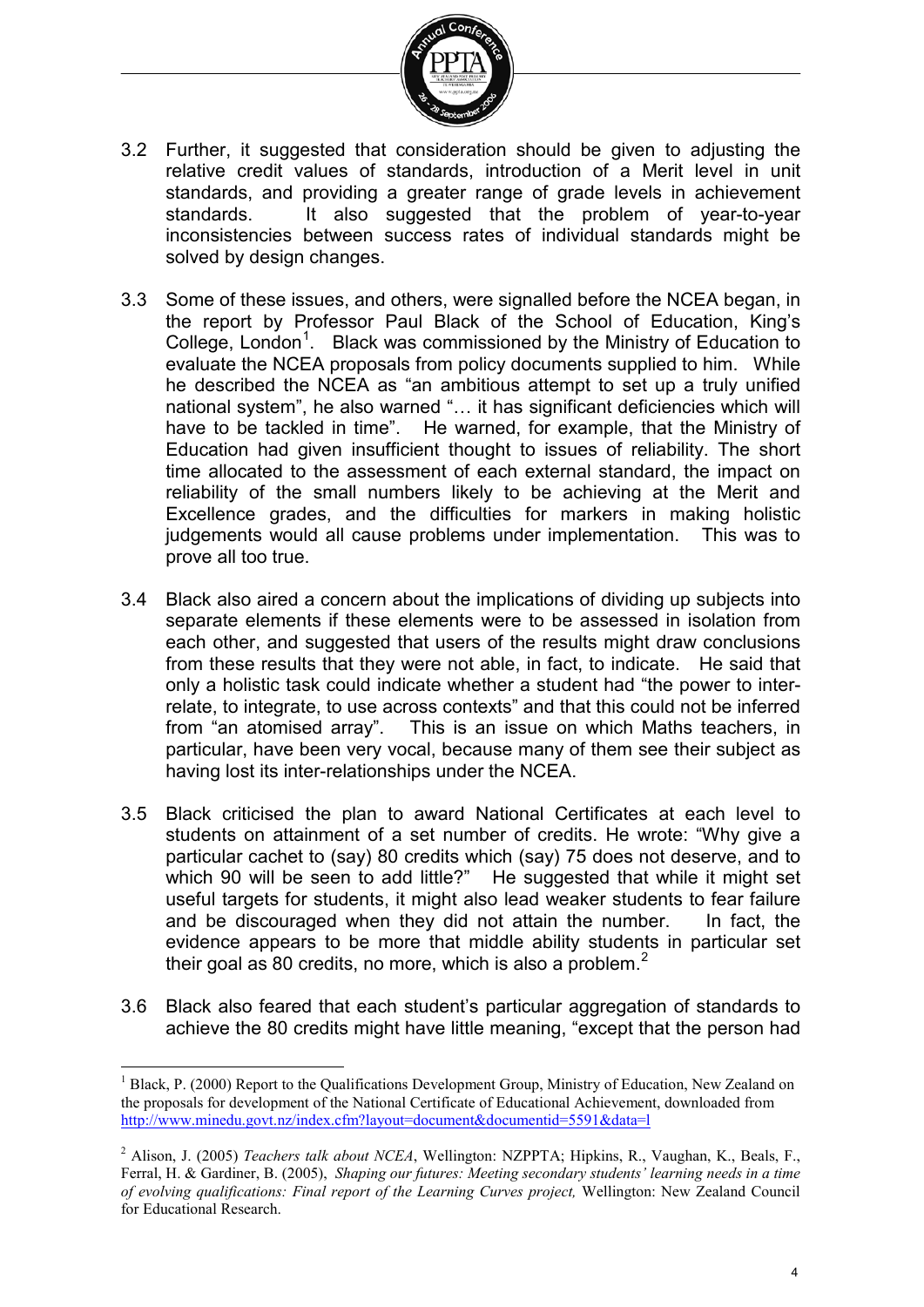

succeeded at a particular number of tasks chosen freely from a very diverse menu". This is supported by growing evidence that the 80 credit Certificates have led to some 'credit shopping' by students (and possibly by some teachers under pressure to maximise student 'success') where they search for standards that deliver the most credits for the least effort.

- 3.7 Black warned of the danger that any assessment system will drive learning, rather than the other way round: "Teachers' classroom practices are strongly driven by the need to secure good examination results – they owe it to their students even when they believe that 'teaching to the test' is educationally unjustified, and they owe it to themselves and to their schools. Any change in the system will affect the ways in which teachers will explore and exploit the means for maximum reward, and change might enhance or diminish the negative effects of high-stakes assessment on learning practices." The PPTA focus group research reported that teachers are very concerned that assessment is 'occupying the driving seat' rather than learning, and they are keen to find solutions to this problem. $3$
- 3.8 Not identified by Black, but a related issue, is the question of whether it is motivating for students that achieving a standard at the Merit or Excellence level gains them no more credits than an Achieved.
- 3.9 Black also criticised the intention to report in percentiles (as in the bars on the current Interim Results Notice), saying that in a standards-based system, the only meaningful information is the grade itself, not some pretence at ranking, because in theory at least, the grade is "an indicator with explicit meaning, independent of the variations in entry cohort".
- 3.10 Finally, he warned that any reform of this kind needed to be carefully evaluated through research and through consultation with teachers. It is encouraging that this warning is now being heeded and the Ministry has let a contract for research on student motivation and also funded NZCER's excellent longitudinal *Learning Curves* research. NZQA's research output has also increased but there is room for more research to support the identification of issues and solutions.

## **4. DESIGN ISSUES – SEEKING SOLUTIONS**

- 4.1 Since the 2005 Conference, Government has taken the following steps:
	- The Ministry has contracted Victoria University to research student motivation under the NCEA, a key recommendation of PPTA's own research *Teachers talk about NCEA[4](#page-4-1)* The results of the first phase of this research were released at Massey University's 'Assessment Supporting Learning' conference, 3-4 July. The research makes it clear that many students see the 80 credits for the certificates, the fact that Excellence and Merit are worth no

 $3$  Ibid.  $\overline{a}$ 

<span id="page-4-1"></span><span id="page-4-0"></span><sup>4</sup> Ibid.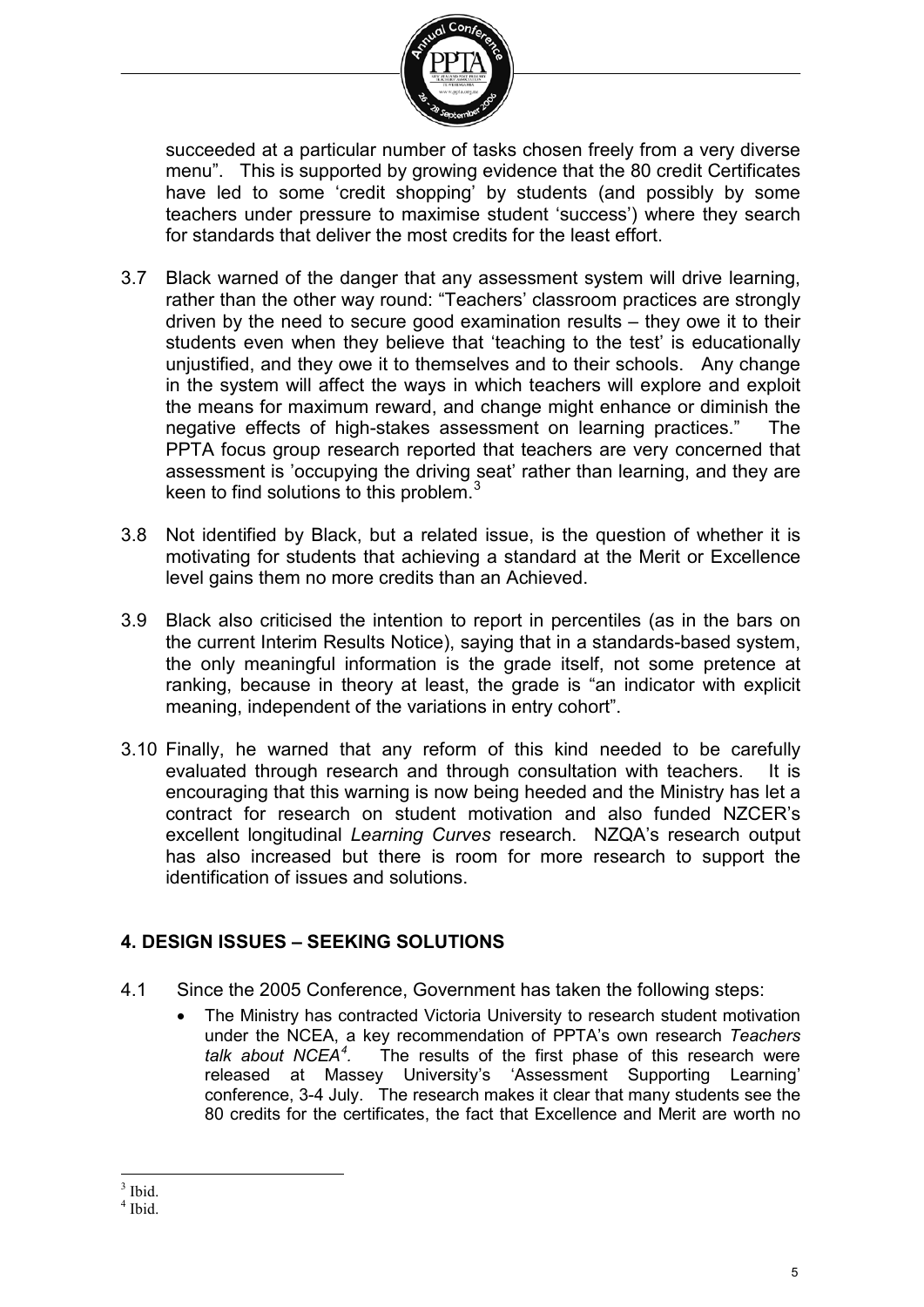

more credits than Achieved, and the fact that only three levels of achievement are recognised as de-motivating.

- The Ministry has begun work on issues around defining the curriculum for senior subjects, to address the issues of curriculum coherence and the lack of guidance on what constitutes appropriate course design since the demise of the previous system. This is extraordinarily complex because there are so many different levels of existing curriculum definition for different subjects, ranging from national curricula, reasonably recent senior curricula, outdated exam prescriptions, or just de facto curricula in the form of suites of achievement standards. Further there are subjects commonly taught in Further there are subjects commonly taught in schools that are assessed by unit standards that have never had any form of curriculum. It is expected that a consultation process with teachers on these issues will take place in late 2006 or early 2007.
- The LFQG has devoted time to considering design issues, as part of which it has had meetings with a number of key academics to hear their proposals for change, for example Professor Terry Crooks and Professor Cedric Hall.
- A Consistency Review has been undertaken by the Ministry of Education to establish whether there are achievement standards whose credit values are inconsistent with similar standards in other subjects. There was consultation with schools during Term 1 and 2, followed by cross-curricular meetings of subject experts and by meetings of subject experts in learning area groupings.
- 4.2 Despite the consultation's emphasis on achievement standards, it is pleasing to note that issues about unit standards have come through strongly in the feedback from schools and the expert groups convened to consider that feedback. There were difficulties in getting the Review to be more allencompassing, because of the different 'ownership' of achievement and unit standards: the Ministry of Education is responsible for developing and redeveloping achievement standards, subject to NZQA registering them, while NZQA holds sole responsibility for unit standards.
- 4.3 A solution that might be popular would be for the Ministry to take responsibility for developing and resourcing unit standards in 'conventional' subjects. The feedback on unit standards was largely those in subjects also covered by achievement standards; there is also a need for a review of unit standards in 'non-conventional' subjects that are commonly taught in schools, however these are developed by Industry Training Organisations, not NZQA, and although they ostensibly allocate credits according to the NZQA formula of 1 credit = 10 hours learning time, it is in this area that there are most complaints of credits being absurdly easy to acquire.

## **5. PPTA'S APPROACH**

5.1 PPTA's consistent position is that the union is opposed to substantial change to the design of the NCEA without extensive consultation with teachers and robust research (see Recommendation 2 below). It will be really important for teachers to participate actively in such consultation, and the union will, as always, push for appropriate timeframes and release time for developing responses.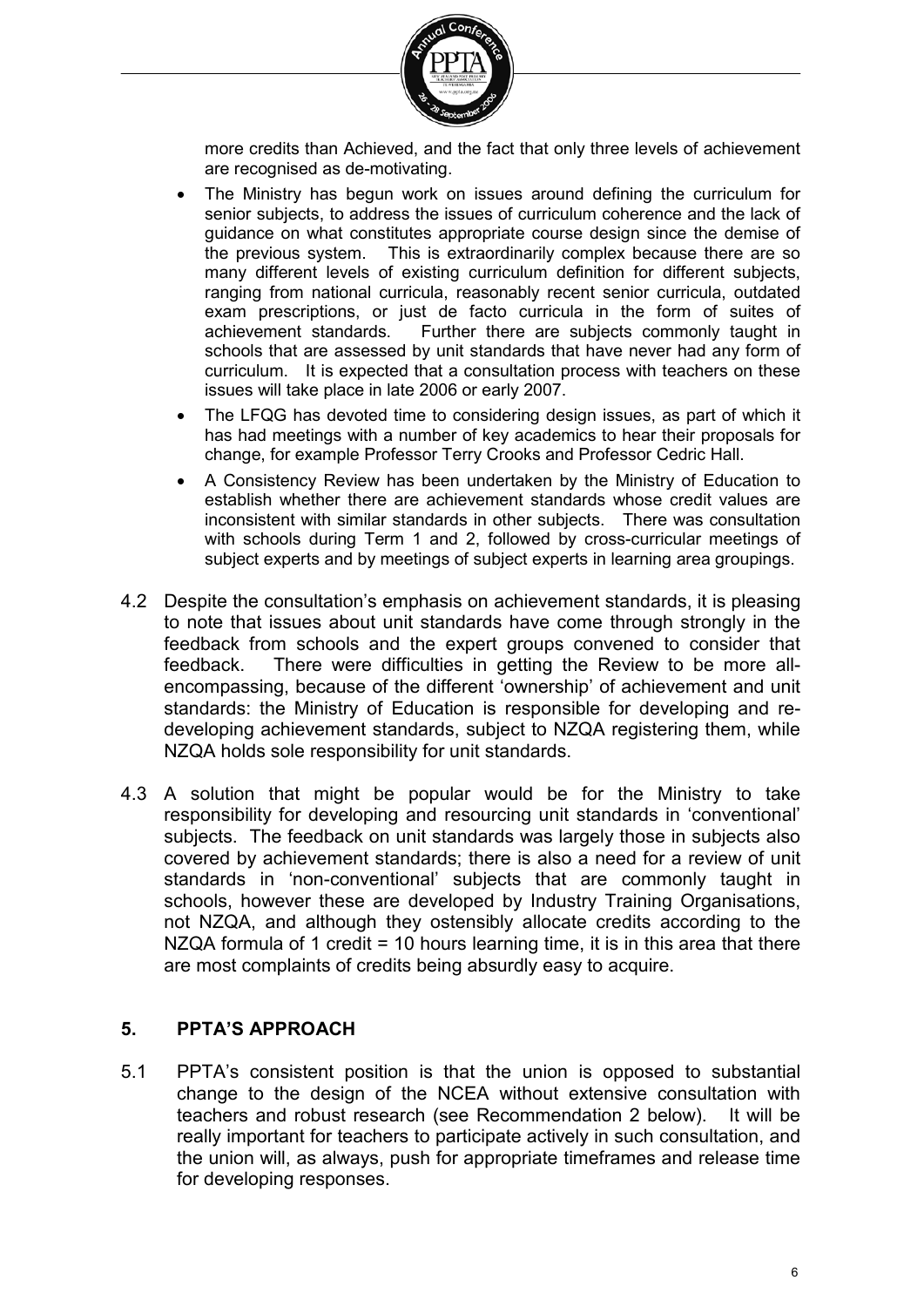

- 5.2 On the other hand, there appears to be a consensus in the profession that there is room for further refinement of the NCEA in a number of areas. PPTA representatives on the Leaders' Forum and the LFQG have identified the following key design issues that require consideration during the next few months:
	- Whether there should be a Leaving Certificate that summarises the student's achievements over the senior school, rather than certificates at each level with a somewhat arbitrary 80-credit requirement. (The Record of Learning would of course be available at any stage once the student had begun to achieve standards, and can be distributed annually, and some type of summary statement that might in fact be more useful to employers and others could accompany this.)
	- Whether that Leaving Certificate, or the current level certificates, should be able to be granted at Merit and/or Excellence level, reflecting the number of standards or credits achieved at the higher levels.
	- Whether there needs to be full-scale qualifications assessment for all students at all of Year 11, 12 and 13, given the high retention rates of students to Year 12 and 13.
	- Whether a way should be found for students to demonstrate an ability to integrate knowledge and skills across a subject at all levels of the NCEA (rather than solely at Scholarship level). This might be in the form of an externally assessed 'integrating standard'.
	- Whether there should be a shift from the current 24-credit suite of achievement standards that usually constitute a subject's assessment to a wider menu of achievement standards in each subject, or even across a whole learning area, e.g. Sciences. This would, in many ways, simply whole learning area, e.g. Sciences. reflect what is emerging as current practice: that many teachers are selecting from a menu that includes both achievement standards and unit standards, where they are available, in order to construct courses that best meet the needs of their students.
	- Whether the current unit standards in 'conventional' subjects should become achievement standards, stated more holistically and with Merit and Excellence. This would resolve some of the issues about inconsistencies of credit value between achievement and unit standards, and meet the desire of some teachers to have a Merit level in unit standards.
	- Whether standards that are registered at Framework Level 1 but in fact reflect curriculum objectives well below Curriculum Level 6 should be assigned a different level (e.g. Foundation) or named in such a way that they are clearly distinguished from standards that link to the national curriculum.
	- How the growing evidence that the current three grade bands (Achieved, Merit and Excellence) are insufficient to motivate students should be addressed.
- 5.3 Feedback from schools through the Consistency Review has highlighted many of these same issues as requiring attention.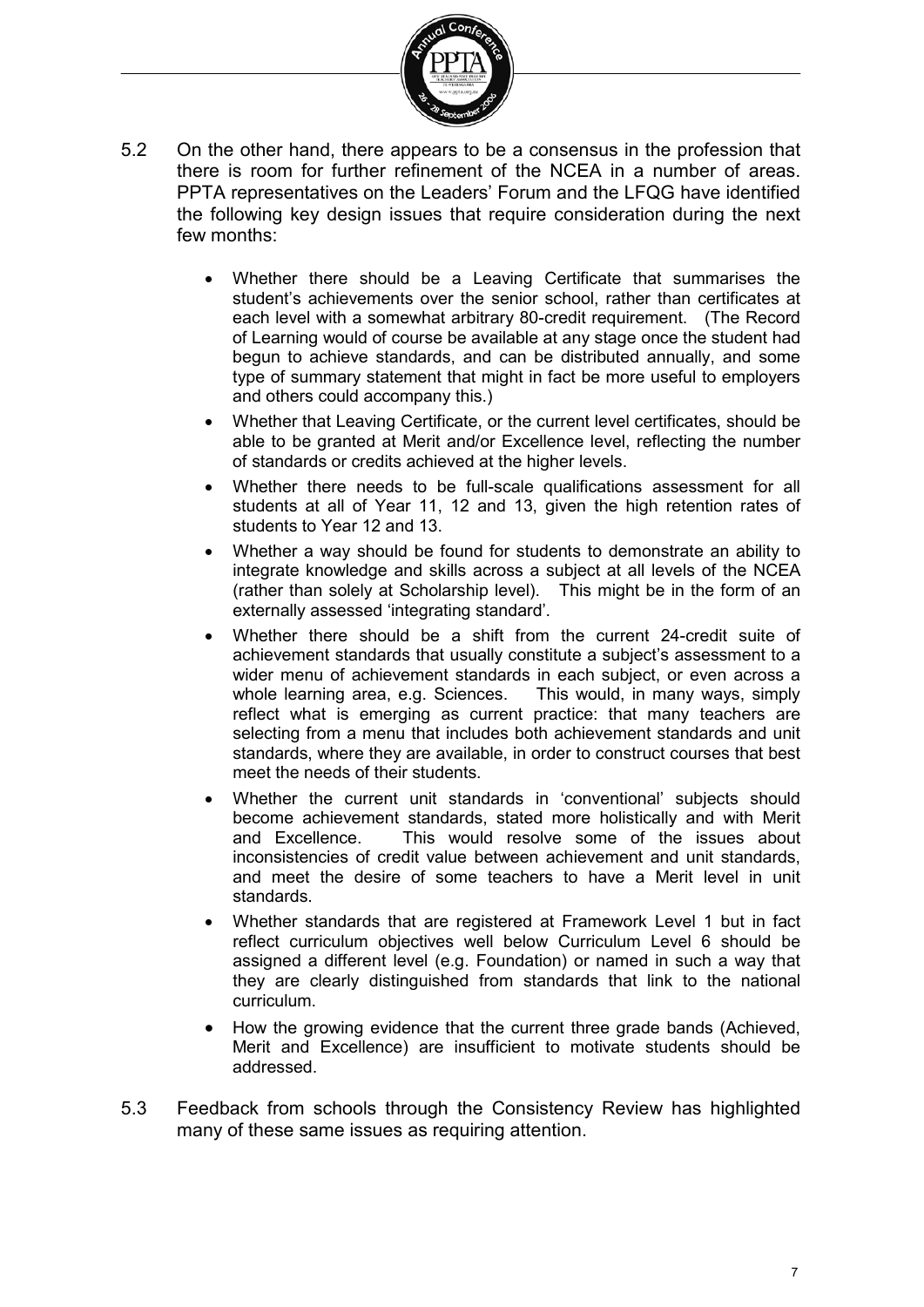

#### **6. CAMBRIDGE INTERNATIONAL EXAMS**

- 6.1 The 2005 resolution opposing the offering of Cambridge International exams in state secondary schools has been useful in giving the union a clear policy position on the matter. The union has been encouraging the new Minister to 'get tough' on state schools offering Cambridge, on the grounds that the government should be clearly articulating the position that the indigenous qualifications, the NCEA and Scholarship, are robust, credible and capable of meeting the needs of the full range of students.
- 6.2 The Minister's response in late 2005 was that a trouble-free examinations round would embolden him to take such a stance. NZQA could be viewed as having delivered that, and the Minister should be given credit for taking an increasingly tough stance on Cambridge.
- 6.3 As at August 2006, 24 state and integrated secondary schools had some students participating in Cambridge International exams at some level, although in no case has Cambridge replaced the NCEA. $5$  In the end, though, the pressure to offer Cambridge International exams will fade as the NCEA and Scholarship gain the confidence of the New Zealand public and the profession.

#### **7. CONCLUSIONS**

7.1 This paper demonstrates clearly that the NCEA continues to be a work in progress, and that it is not yet time for the Association to stop considering papers on the NCEA at its Annual Conference. Qualifications have preoccupied secondary teachers for a long time, because of the huge implications that they have for teaching and learning throughout secondary schools. They will continue to do so for some time yet. Recommendation 3 recognises this, in calling for a further report on progress to the 2007 Annual Conference.

#### **Recommendations:**

- 1. That the report be received.
- 2. That PPTA's support for proposals for change to the design of NCEA be contingent on their being underpinned by robust research and extensive consultation with the profession.
- 3. That there be a further report on progress to the 2007 Annual Conference.

<span id="page-7-0"></span><sup>&</sup>lt;sup>5</sup> There is a noticeable trend for boys' schools to offer the exams, and in some cases a cluster of schools in the same general area are signed up, possibly indicating that competitive pressure is at work. The list can be checked at the The Association of Cambridge Schools of New Zealand's website: www.acsnz.org.nz. -